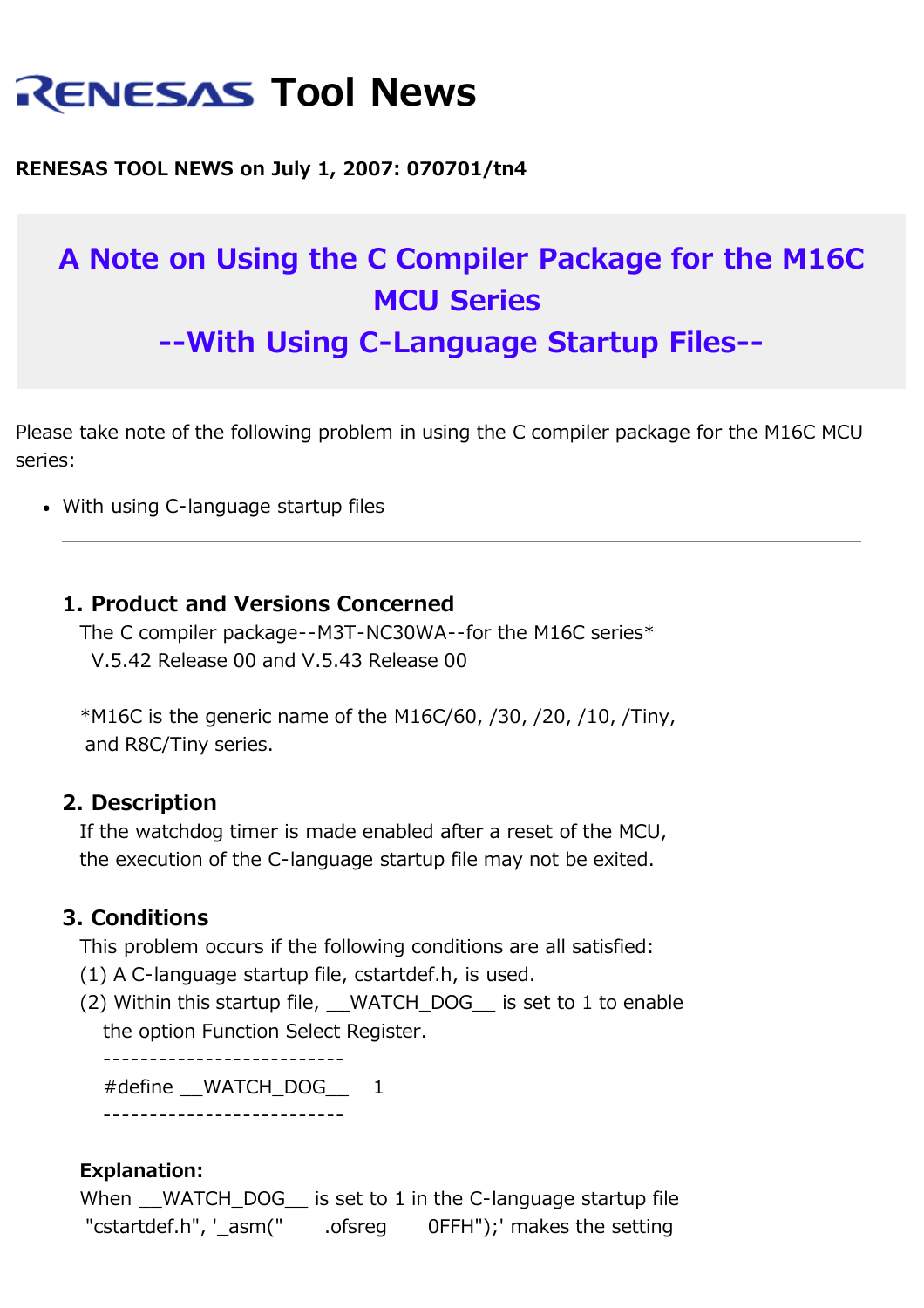for starting the watchdog timer automatically after a reset of the MCU. Though the startup file periodically refreshes the watchdog timer at initializing each section, execution cannot be exited from the watchdog timer because the timing of refreshment is slow.

### **4. Workaround**

 Modify the section initialize definition file "initsct.h" for defining the initialization processing of each section as follows:

```
 ---------------------------------------------------------------
#if MATCH_DOG == 1
 #pragma ASM
 scopy .macro FROM_,TO_
       mov.b #00,0DH
       mov.b #0ffH,0DH
       mov.w #0000H,R0
       .local M1
  M1:
       cmp.w #sizeof TO_,R0
       .local M2
       jeq M2
       ;cmp.w #0064H,R0 <- Commented out
       ;.local M3 <- Commented out
       ;jne M3 <- Commented out
       mov.b #00,0DH
       mov.b #0ffH,0DH
   ;M3: <- Commented out
       mov.w #(topof FROM_)&0ffffH,A0
   mov.w #(topof TO_)&0ffffH,A1 
       add.w R0,A0
       add.w R0,A1
       mov.b [A0],[A1]
       add.w #1,R0
       jmp M1
  M2: .endm
N_BZERO .macro SECT
       mov.b #00,0DH
       mov.b #0ffH,0DH
       mov.w #0000H,R0
       .local M1
```